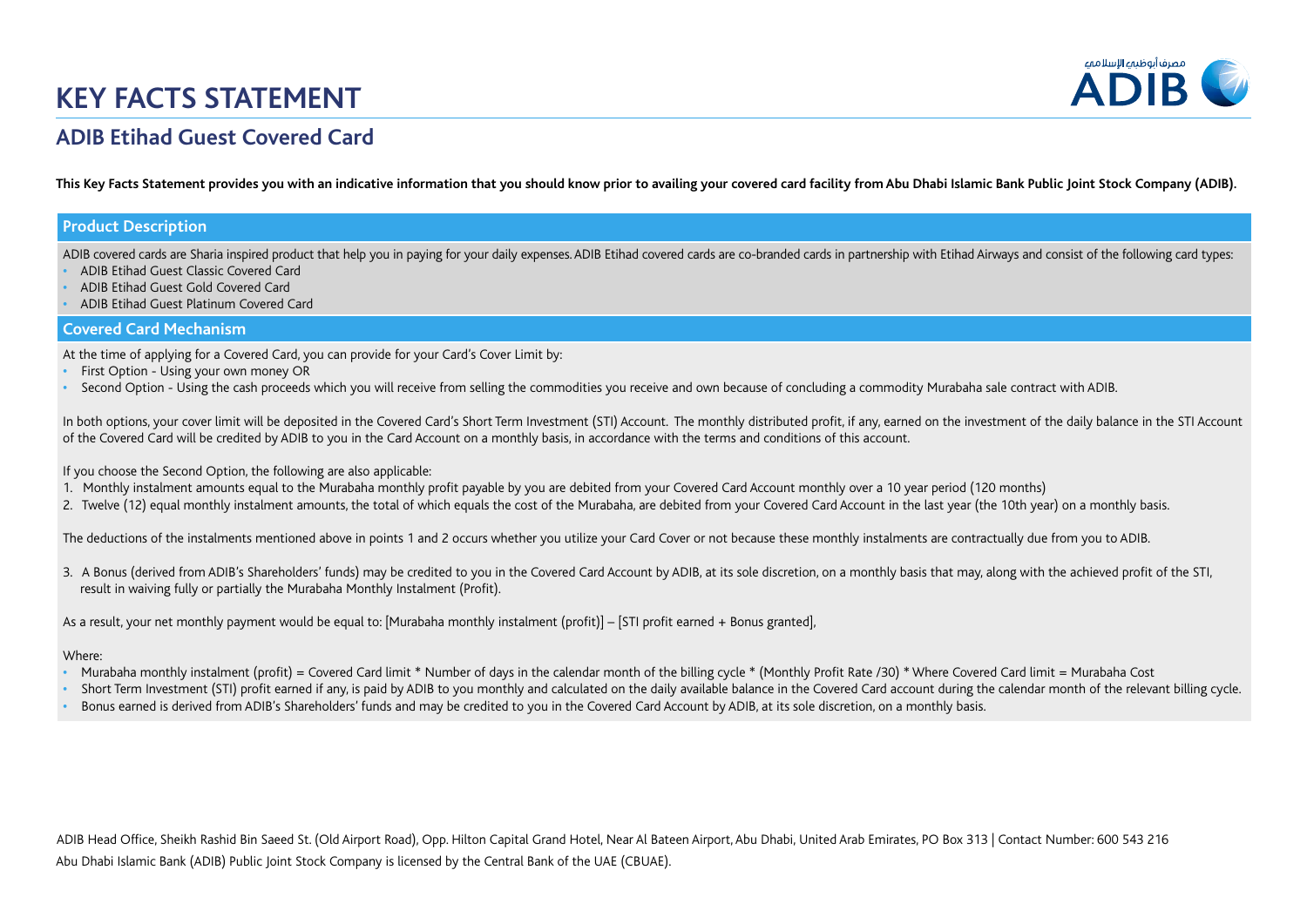# **KEY FACTS STATEMENT**



| <b>Murabaha Structure</b>                                                               |                                                                                                                                                                                                                                                                                                                                                                                                                         |                                                                                                                   |                                                                                                                 |  |  |
|-----------------------------------------------------------------------------------------|-------------------------------------------------------------------------------------------------------------------------------------------------------------------------------------------------------------------------------------------------------------------------------------------------------------------------------------------------------------------------------------------------------------------------|-------------------------------------------------------------------------------------------------------------------|-----------------------------------------------------------------------------------------------------------------|--|--|
| Murabaha Contract related to the Covered Card                                           | Islamic contract between you and the Bank, under which the Bank sells to you an undivided common share in a quantity of specific commodities that is<br>owned by the Bank through Murabaha means on a deferred payment over 10 years tenor, where the Murabaha cost and the profit amount are fully disclosed<br>to you. To continue utilizing the card, it must be renewed after a period of 10 (ten) years            |                                                                                                                   |                                                                                                                 |  |  |
| Murabaha Profit Amount                                                                  | Profit paid by you to the Bank under the Murabaha sale contract, where both cost price and profit amount equal the total sale price.                                                                                                                                                                                                                                                                                    |                                                                                                                   |                                                                                                                 |  |  |
| <b>Key Product Features</b>                                                             |                                                                                                                                                                                                                                                                                                                                                                                                                         |                                                                                                                   |                                                                                                                 |  |  |
| Minimum Payment                                                                         | 5% of the monthly utilized amount of cover amount ("Present Balance") as shown in the monthly statement of the relevant statement period or AED 100,<br>whichever is higher.                                                                                                                                                                                                                                            |                                                                                                                   |                                                                                                                 |  |  |
| Grace period                                                                            | Up to 55 days from the date of transaction                                                                                                                                                                                                                                                                                                                                                                              |                                                                                                                   |                                                                                                                 |  |  |
| Free Companion Ticket for Etihad Guest Gold<br>& Platinum Cards                         | When you spend AED 150,000 or more with your ADIB Etihad Guest Visa Platinum Covered Card, you will receive a free Companion Ticket Voucher to fly on<br>Etihad Airways $-$ to any destination $-$ in any class of travel $-$ anywhere in the world.<br>AED 150,000 of eligible retail transactions must be posted in statement before the companion ticket cycle is completed.                                         |                                                                                                                   |                                                                                                                 |  |  |
| Airport Lounge Access via Lounge Key                                                    | ADIB Etihad Guest Visa Platinum Card opens the doors to over 850 VIP airport lounges across the globe.<br>As an ADIB Etihad Platinum Covered Card holder you will be eligible for 4 free visits per year and ADIB Etihad Covered Gold Card holder you will be eligible for<br>2 free visits per year. Additional visit will be charged to your statement. Check the list of participating airports at www.loungekey.com |                                                                                                                   |                                                                                                                 |  |  |
| Cash Withdrawal Limit                                                                   | 100% of the Covered Limit                                                                                                                                                                                                                                                                                                                                                                                               |                                                                                                                   |                                                                                                                 |  |  |
| Over Limit                                                                              | You are not allowed to go over limit on transactions                                                                                                                                                                                                                                                                                                                                                                    |                                                                                                                   |                                                                                                                 |  |  |
| <b>Benefits</b>                                                                         | <b>ADIB Etihad Guest Classic</b>                                                                                                                                                                                                                                                                                                                                                                                        | <b>ADIB Etihad Guest Gold</b>                                                                                     | <b>ADIB Etihad Guest Platinum</b>                                                                               |  |  |
| Etihad Guest Welcome Bonus miles                                                        | 10.000                                                                                                                                                                                                                                                                                                                                                                                                                  | 35,000                                                                                                            | 50,000                                                                                                          |  |  |
| Etihad guest miles for every spend of 4 AED or<br>equivalent amount in Non-AED currency | Local AED spends: 0.75 mile                                                                                                                                                                                                                                                                                                                                                                                             | Local AED spends: 1 mile                                                                                          | Local AED spends: 2.2 mile                                                                                      |  |  |
|                                                                                         | International Non-AED Transactions: 1 mile                                                                                                                                                                                                                                                                                                                                                                              | International Non-AED Transactions: 1.5 miles                                                                     | International Non-AED Transactions: 3 miles                                                                     |  |  |
|                                                                                         | Specific category spends <sup>1</sup> : 0.25 mile                                                                                                                                                                                                                                                                                                                                                                       | Specific category spends <sup>1</sup> : 0.5 mile                                                                  | Specific category spends <sup>1</sup> : 1 mile                                                                  |  |  |
|                                                                                         | Self-funded Etihad Classic Covered Card:<br>Local AED spends: 0.3 mile                                                                                                                                                                                                                                                                                                                                                  | Self-funded Etihad Gold Covered Card:<br>Local AED spends: 0.6 mile                                               | Self-funded Etihad Visa Platinum Covered Card:<br>Local AED spends: 1.10 miles                                  |  |  |
|                                                                                         | International Non-AED Transactions: 0.3 miles<br>Specific category spends <sup>1</sup> : 0.25 miles                                                                                                                                                                                                                                                                                                                     | International Non-AED Transactions: 0.6 mile<br><sup>1</sup> Specific category spends <sup>1</sup> : 0.5 mile     | International Non-AED Transactions: 1.5 miles<br><sup>1</sup> Specific category spends <sup>1</sup> : 1 mile    |  |  |
| Tier upgrade                                                                            |                                                                                                                                                                                                                                                                                                                                                                                                                         | Fast track to Etihad Silver Tier on completing 4<br>return flights of Etihad within 12 months of card<br>issaunce | Fast track to Etihad Gold Tier on completing 2<br>return flights of Etihad within 12 months of card<br>issaunce |  |  |

<sup>1</sup>Specific category spends include Supermarkets, Government Services (e.g. Fines, Taxes), Utilities, Education, Service/Petrol Stations, Real Estate Agents, Public Transport (e.g. Taxis, Metro, Buses), Road Tolls/Salik, Charities/Religious Organisations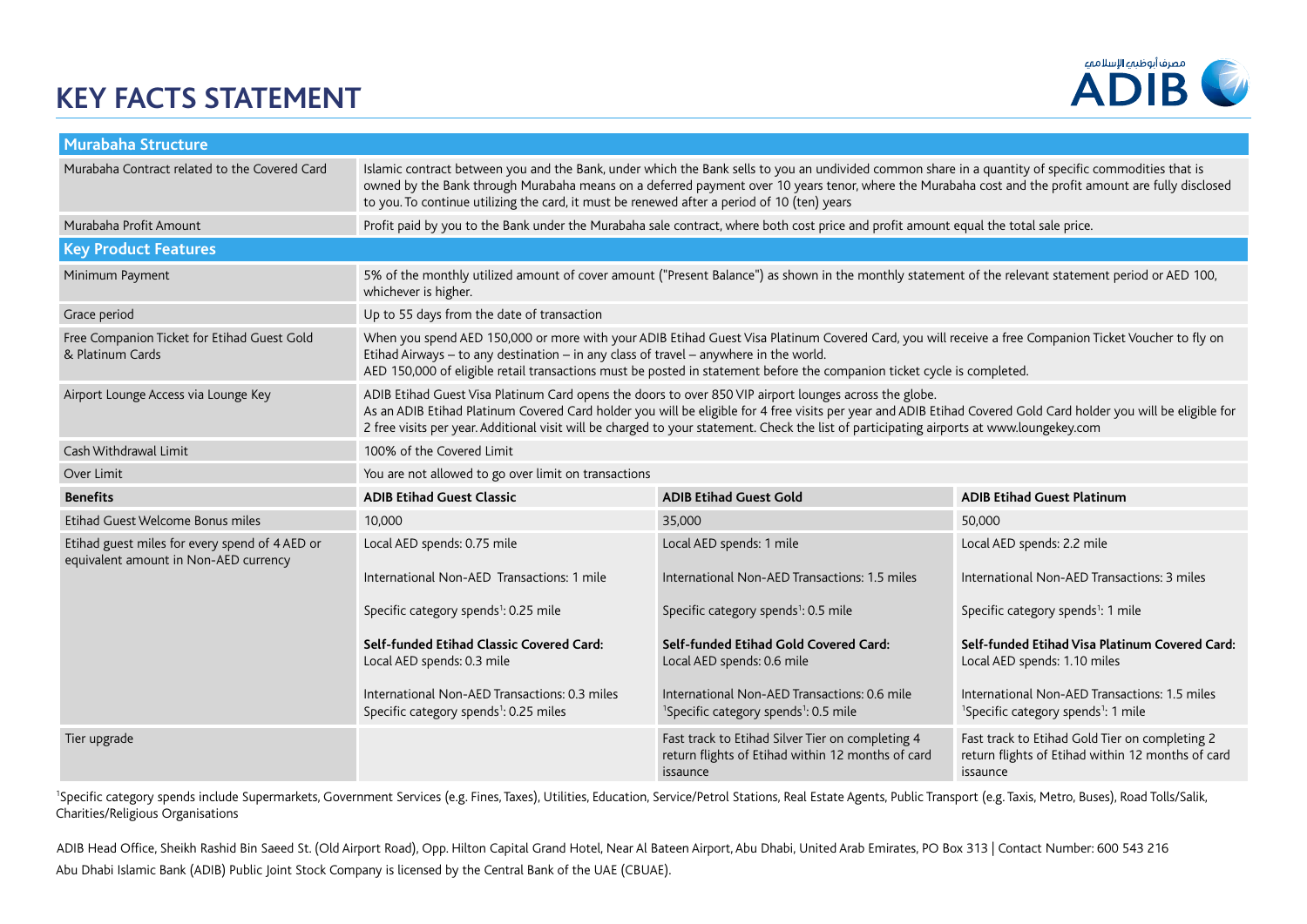

| <b>Fees and Charges</b>                                              |                                                                                                                                                                                                                                          |                          |                       |  |
|----------------------------------------------------------------------|------------------------------------------------------------------------------------------------------------------------------------------------------------------------------------------------------------------------------------------|--------------------------|-----------------------|--|
| Monthly Profit Rate (Fixed)                                          | Monthly profit rate for ADIB Etihad Guest Covered Card: 2.99% if your Salary is transferred to ADIB and 3.09% if not.                                                                                                                    |                          |                       |  |
| Fees                                                                 | <b>Etihad Guest Classic</b>                                                                                                                                                                                                              | <b>Etihad Guest Gold</b> | Etihad Guest Platinum |  |
| Annual Fee for Murabaha based Covered Cards                          | AED 500 + VAT                                                                                                                                                                                                                            | AED 1,000 + VAT          | AED 2,000 + VAT       |  |
| Annual Fee for Self-funded Covered Cards                             | AED 200 + VAT                                                                                                                                                                                                                            | $AED 350 + VAT$          | AED 700 + VAT         |  |
| Supplementary card issuance (5th card onwards)                       | AED 500 + VAT                                                                                                                                                                                                                            | AED 1000 + VAT           | AED 2000 + VAT        |  |
| Donation commitment to Charity in case of a late<br>payment event    | AED 100<br>This donation commitment is applied to the Covered Card account in case you make no payment towards the due amount by the cycle date. Some part of this<br>amount is retained by the Bank towards actual collection expenses. |                          |                       |  |
| ATM Cash Withdrawal Fee <sup>2</sup>                                 | 3% of the withdrawal amount (minimum AED 99) + VAT                                                                                                                                                                                       |                          |                       |  |
| Card Replacement Fee <sup>3</sup>                                    | $AED$ 75 + VAT                                                                                                                                                                                                                           |                          |                       |  |
| Monthly Contribution related to Takaful Scheme<br>$($ optional $)^4$ | 0.77 fils per AED 100 cover amount utilized                                                                                                                                                                                              |                          |                       |  |
| Fee for liability/no liability certificate                           | $AED 50 + VAT$                                                                                                                                                                                                                           |                          |                       |  |
| Fee for copy of additional statement                                 | $AED 45 + VAT$                                                                                                                                                                                                                           |                          |                       |  |
| Fee for copy of sales receipt                                        | $AED$ 25 + VAT                                                                                                                                                                                                                           |                          |                       |  |

Note: VAT means "value added tax" imposed on the supply of goods or services under Law No. 8 of 2017 and the related executive regulations or any similar future taxes. For complete list for Schedule of charges please visit https://adib.com/en/SiteAssets/cards-documents/ADIB\_Covered-Cards\_Schedule-of-Charges\_and\_Fees.pdf. This is subject to change as per the instruction of Federal Tax Authority. VAT is exclusive on all above fees and charges unless specified

<sup>2</sup>Includes cash withdrawal at ATMs, Exchange Houses or similar, transfer of the original cover of the Card to any ADIB Account. This will also include all Transactions at merchants classified as "Security Brokers/Dealers" (under Visa Merchant Category Code 6211) including but not limited to National Bonds Corporation Transactions. Additionally, such Transactions will not qualify for Miles, Cashback or any other reward scheme.

 $^{\text{3}}$ Will not be charged for damaged Cards if the Cardholder delivers the damaged Card to the Bank

4 The Monthly Contribution includes the Monthly Takaful Contribution and the fee of the arrangement, distribution and other services related to the Takaful scheme. For Takaful products, all contribution amounts are inclusive of VAT if applicable. For all Cards including Supplementary Cards, Monthly Contribution amount shall be linked to the Principal Card.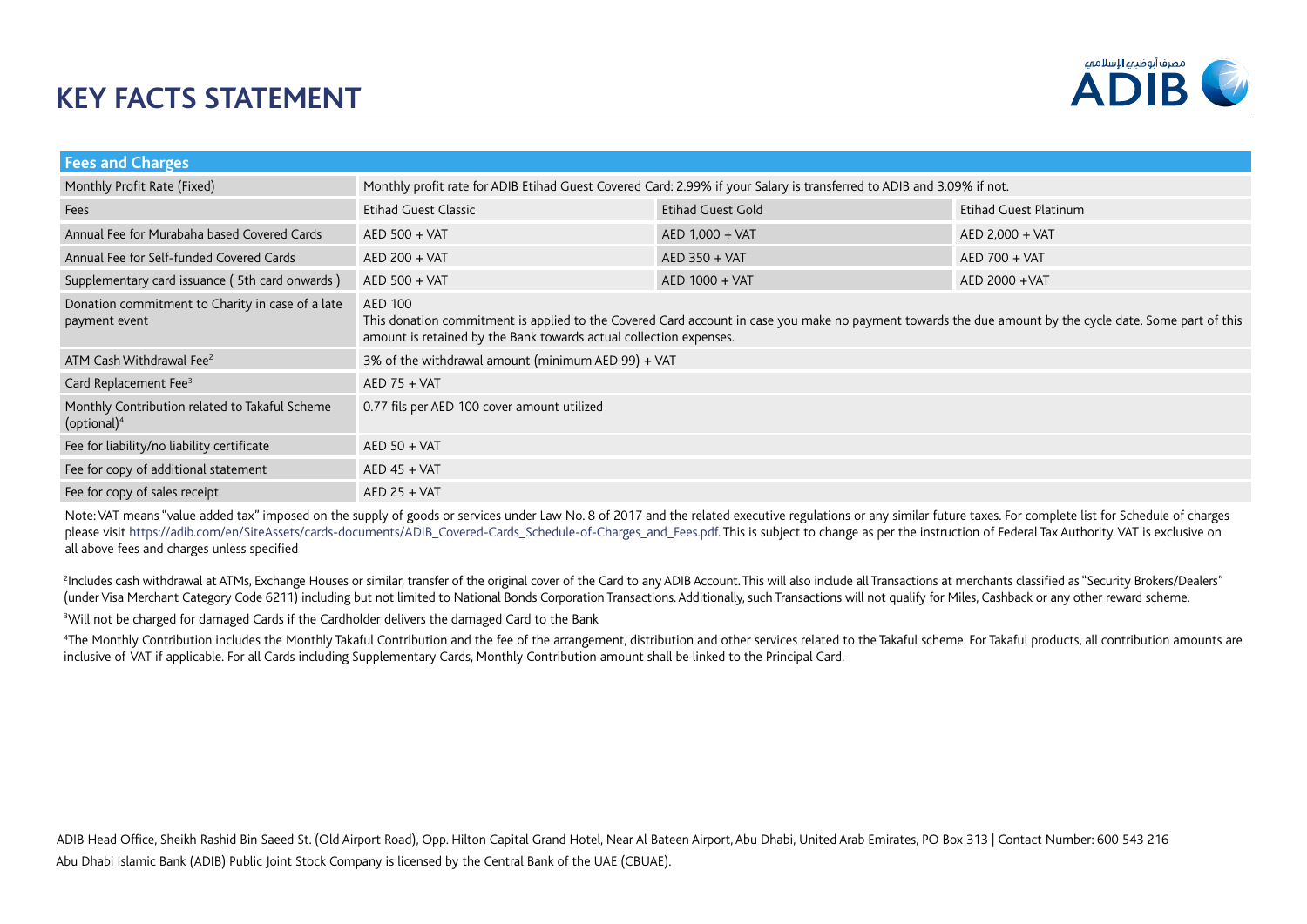# **KEY FACTS STATEMENT**



## **Key Requirements, Limitations, Obligations and Risks**

The following eligibility criteria as mandated by the UAE Central Bank will be applied while evaluating the applicant's eligibility for a covered card:

- 1. Minimum age of the consumer to be 21 years
- 2. Minimum monthly income of the consumer to be AED 5,000
- 3. Maximum Debt Service Ratio (total monthly obligations towards financial facilities as a component of monthly income) should not exceed 50% (30% for pensioners), 5% of which is related to your minimum Covered Card monthly payment.

Note: You shall not provide your password or share your personal identification number (PIN) to anyone or leave them written down and accessible to others to observe.

| <b>Financial Terms</b>  |                                                                                                                         |
|-------------------------|-------------------------------------------------------------------------------------------------------------------------|
| Cover Amount            | The maximum amount available on the covered card for your use.                                                          |
|                         | Note: ADIB encourage you to use covered cards only for necessary expenditure.                                           |
| Minimum Monthly Payment | The minimum amount that you need to pay by the payment due date to ensure that the covered card account is not overdue. |

### **Key Disclosures**

- 1. ADIB Covered Card Terms and Conditions apply that prohibit using ADIB Covered Card for any non-Shari'a complaint products/ services as determined by the Internal Shari'a Supervisory committee of ADIB including but not limited to, alcohol, pork products, gambling, tobacco, casinos, bars, nightclubs, merchants selling and/or providing pornography related products and/or services.
- 2 The Bank will share the cardholder's data and financial position with AL Etihad Credit Bureau as mandated by the UAE Central Bank. The facility extended and any delay/ missing payments will therefore have an impact on your credit history and ability to take other facilities.

#### **Amendment of Terms and Conditions and Schedule of Charges:**

The Bank reserves the right to amend the ADIB Covered Card Terms and Conditions, Schedule of Charges Banking Services and Tariff Board and other fees payable by the Cardholder from time to time after giving a notice period of 60 calendar days, after which the changes shall become effective.

Current ADIB Covered Card Terms and conditions are available at https://www.adib.ae/en/SiteAssets/Cards-terms-and-conditions/ADIB\_Covered-Card\_terms\_and\_conditions.pdf and Schedule of Charges are available at https://adib.com/en/SiteAssets/cards-documents/ADIB\_Covered-Cards\_Schedule-of-Charges\_and\_Fees.pdf